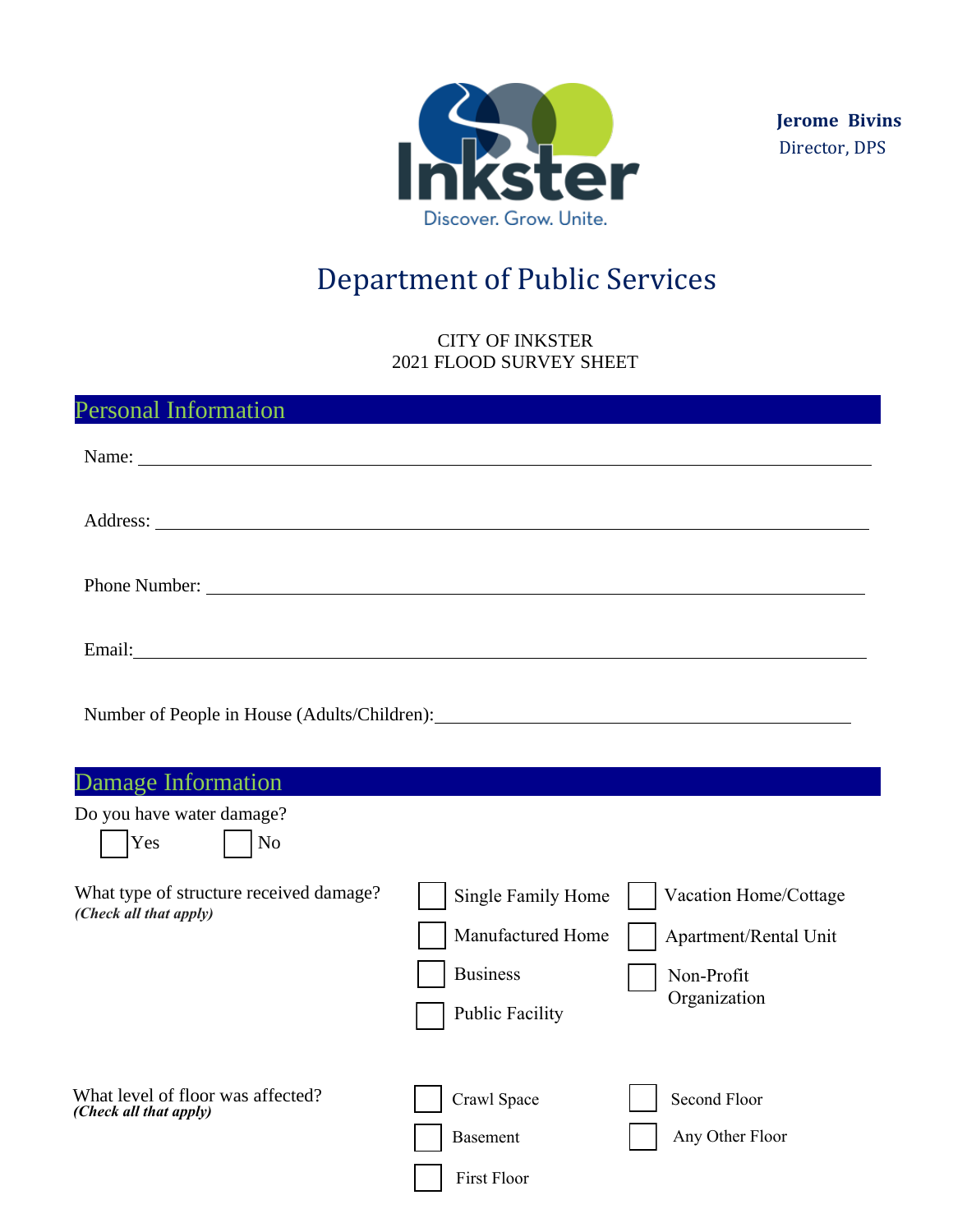| If there was damage to livable space within the building, what percentage of space is unlivable?                                                          |
|-----------------------------------------------------------------------------------------------------------------------------------------------------------|
| 100%<br>20%<br>40%<br>60%<br>80%                                                                                                                          |
| If the basement had water damage, does the basement include livable space (Examples: bedroom, finished<br>basement, etc.)?<br>Yes<br>No                   |
| What is the overall level of damage within the building?                                                                                                  |
| Major Damage - over 50% of area damaged<br>Affected - minimal damage, mostly cosmetic with<br>with over 18 inches of water<br>less than 3 inches of water |
| Minor Damage - under 50% of area damaged with 3<br>Destroyed - 100% of repair costs exceed the<br>to 18 inches of water<br>value of the structure         |
| Please provide a brief description of your loss.                                                                                                          |
|                                                                                                                                                           |
|                                                                                                                                                           |
|                                                                                                                                                           |
| <b>Insurance Information</b>                                                                                                                              |
| Do you have insurance coverage for the structure?<br>Yes<br>No                                                                                            |
| Does your insurance cover the loss?<br>Yes<br>N <sub>0</sub>                                                                                              |
| Insurance Coverage (If yes, please provide the name of your carrier):                                                                                     |
| What amount of the loss is covered by your insurance, if applicable?<br>In Full<br>Partially<br>Not at All                                                |
| What is the total estimated value of your loss?                                                                                                           |